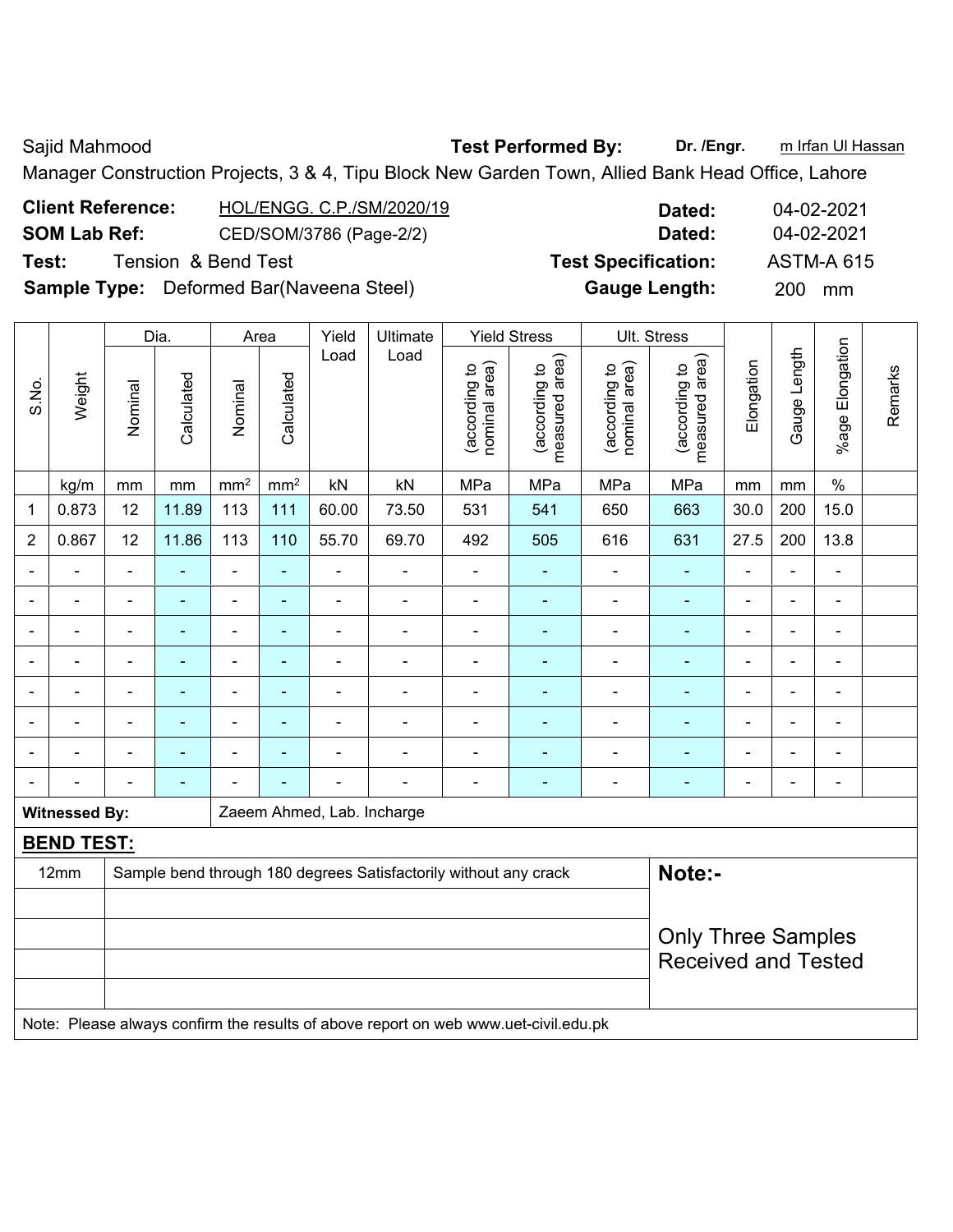Sajid Mahmood **Test Performed By:** Dr. /Engr. **m** Irfan Ul Hassan Manager Construction Projects, 3 & 4, Tipu Block New Garden Town, Allied Bank Head Office, Lahore

| <b>Client Reference:</b> | HOL/ENGG. C.P./SM/2021/19                       | Dated:                     | 04-02-2021        |
|--------------------------|-------------------------------------------------|----------------------------|-------------------|
| <b>SOM Lab Ref:</b>      | CED/SOM/3786 (Page-2/2)                         | Dated:                     | 04-02-2021        |
| Test:                    | Tension & Bend Test                             | <b>Test Specification:</b> | <b>ASTM-A 615</b> |
|                          | <b>Sample Type:</b> Deformed Bar(Naveena Steel) | <b>Gauge Length:</b>       | 200 mm            |

|                |                      |                | Dia.<br>Area              |                          | Yield           | <b>Ultimate</b> |                                                                                     | <b>Yield Stress</b>            |                                 | Ult. Stress                    |                                    |                          |                |                          |         |
|----------------|----------------------|----------------|---------------------------|--------------------------|-----------------|-----------------|-------------------------------------------------------------------------------------|--------------------------------|---------------------------------|--------------------------------|------------------------------------|--------------------------|----------------|--------------------------|---------|
| S.No.          | Weight               | Nominal        | Calculated                | Nominal                  | Calculated      | Load            | Load                                                                                | nominal area)<br>(according to | measured area)<br>(according to | nominal area)<br>(according to | area)<br>(according to<br>measured | Elongation               | Gauge Length   | %age Elongation          | Remarks |
|                | kg/m                 | mm             | mm                        | mm <sup>2</sup>          | mm <sup>2</sup> | kN              | kN                                                                                  | MPa                            | MPa                             | MPa                            | MPa                                | mm                       | mm             | $\%$                     |         |
| 1              | 0.873                | 12             | 11.89                     | 113                      | 111             | 60.00           | 73.50                                                                               | 531                            | 541                             | 650                            | 663                                | 30.0                     | 200            | 15.0                     |         |
| $\overline{2}$ | 0.867                | 12             | 11.86                     | 113                      | 110             | 55.70           | 69.70                                                                               | 492                            | 505                             | 616                            | 631                                | 27.5                     | 200            | 13.8                     |         |
|                |                      |                |                           | L,                       | ä,              | $\blacksquare$  |                                                                                     | ä,                             |                                 | $\blacksquare$                 | ÷,                                 |                          | ä,             | $\blacksquare$           |         |
|                |                      |                | ÷                         | $\overline{a}$           | $\blacksquare$  | $\blacksquare$  | $\overline{a}$                                                                      | ÷                              | ÷,                              | $\blacksquare$                 | ÷,                                 | $\blacksquare$           |                | $\blacksquare$           |         |
| $\blacksquare$ | ä,                   | $\blacksquare$ | ÷                         | $\overline{\phantom{a}}$ | ٠               | $\blacksquare$  | $\blacksquare$                                                                      | ÷                              | ٠                               | $\blacksquare$                 | ÷,                                 | $\overline{a}$           | $\blacksquare$ | $\blacksquare$           |         |
|                | ۰                    | $\overline{a}$ | $\blacksquare$            | -                        | ٠               |                 | $\blacksquare$                                                                      | $\overline{\phantom{0}}$       | ٠                               | $\overline{\phantom{a}}$       | $\blacksquare$                     | $\overline{a}$           | $\blacksquare$ | $\blacksquare$           |         |
|                | $\blacksquare$       | $\blacksquare$ | $\sim$                    | $\blacksquare$           | ÷,              | $\blacksquare$  | $\blacksquare$                                                                      | ÷                              | ä,                              | $\blacksquare$                 | $\blacksquare$                     | $\overline{\phantom{a}}$ | $\blacksquare$ | $\blacksquare$           |         |
|                |                      |                | ÷                         | L,                       | $\blacksquare$  | $\blacksquare$  | ä,                                                                                  | $\blacksquare$                 | ÷                               | $\blacksquare$                 | ä,                                 |                          | $\blacksquare$ | $\blacksquare$           |         |
|                |                      |                |                           | L.                       |                 |                 | $\blacksquare$                                                                      | ۳                              |                                 | $\overline{\phantom{0}}$       | $\blacksquare$                     |                          |                | $\overline{\phantom{0}}$ |         |
|                |                      |                | $\overline{\phantom{a}}$  | L,                       | $\overline{a}$  | $\blacksquare$  | L,                                                                                  | ۳                              | ۰                               | L.                             | $\blacksquare$                     | $\blacksquare$           |                | $\blacksquare$           |         |
|                | <b>Witnessed By:</b> |                |                           |                          |                 |                 | Zaeem Ahmed, Lab. Incharge                                                          |                                |                                 |                                |                                    |                          |                |                          |         |
|                | <b>BEND TEST:</b>    |                |                           |                          |                 |                 |                                                                                     |                                |                                 |                                |                                    |                          |                |                          |         |
|                | 12mm                 |                |                           |                          |                 |                 | Sample bend through 180 degrees Satisfactorily without any crack                    |                                |                                 |                                | Note:-                             |                          |                |                          |         |
|                |                      |                |                           |                          |                 |                 |                                                                                     |                                |                                 |                                |                                    |                          |                |                          |         |
|                |                      |                | <b>Only Three Samples</b> |                          |                 |                 |                                                                                     |                                |                                 |                                |                                    |                          |                |                          |         |
|                |                      |                |                           |                          |                 |                 |                                                                                     |                                |                                 |                                | <b>Received and Tested</b>         |                          |                |                          |         |
|                |                      |                |                           |                          |                 |                 |                                                                                     |                                |                                 |                                |                                    |                          |                |                          |         |
|                |                      |                |                           |                          |                 |                 | Note: Please always confirm the results of above report on web www.uet-civil.edu.pk |                                |                                 |                                |                                    |                          |                |                          |         |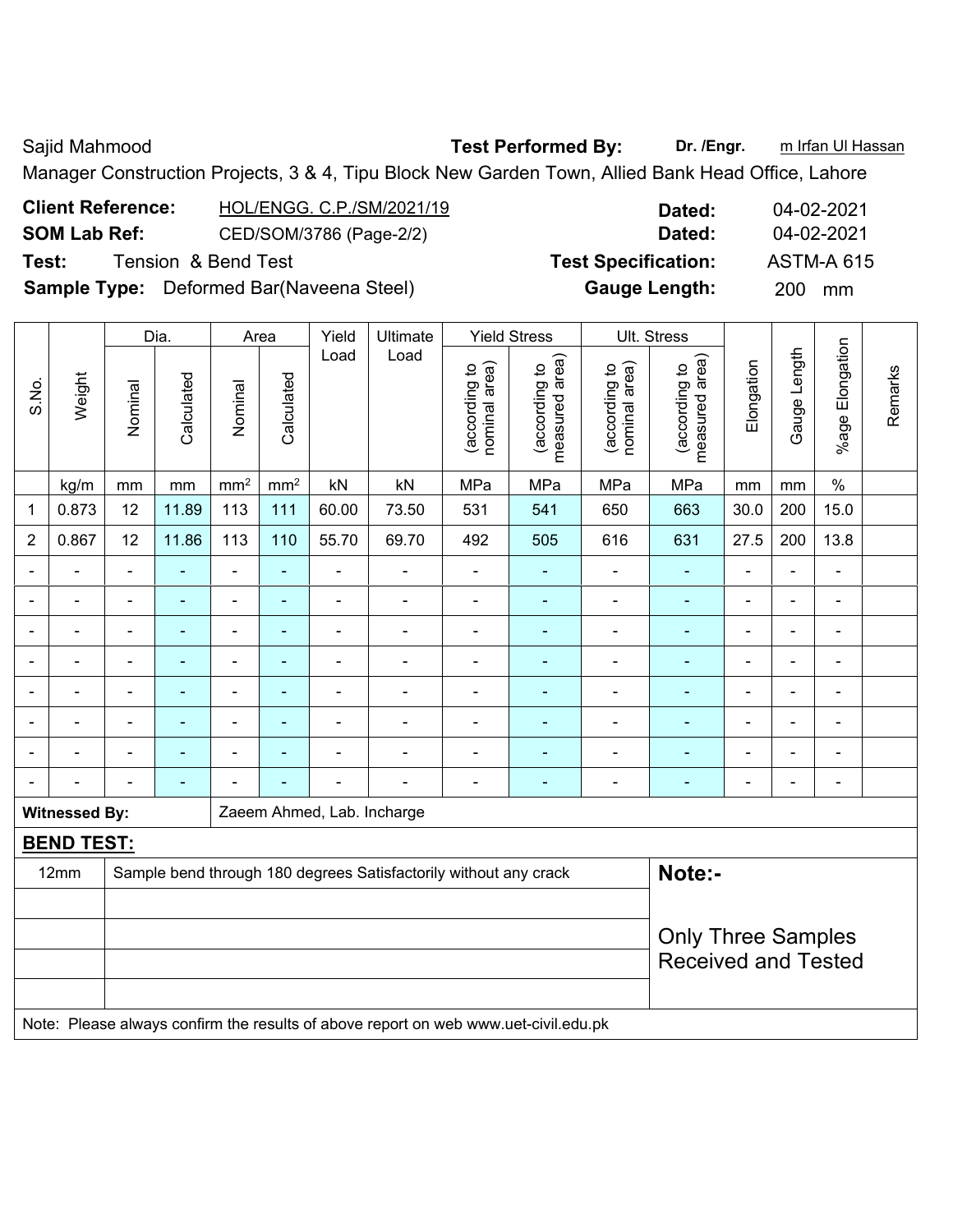NHA Lahore

### **Client Reference:** DD(M)/NHA/LHR/BC-PN-18-05-05/20/1063 **Dated:** 17-02-2021 **SOM Lab Ref:** CED/SOM/3795(Page-1/1) **Dated:** 04-02-2021 **Test:** Tension Test & Bend Test **Test Specification:** ASTM-A 615 **Sample Type:** Deformed Bar **Gauge Length:** 200 mm

|       |                                                                                     | Dia.<br>Area   |                |                 |                 | Yield          | Ultimate                                                         | <b>Yield Stress</b>            |                                 |                                | Ult. Stress                     |                |                |                          |         |
|-------|-------------------------------------------------------------------------------------|----------------|----------------|-----------------|-----------------|----------------|------------------------------------------------------------------|--------------------------------|---------------------------------|--------------------------------|---------------------------------|----------------|----------------|--------------------------|---------|
| S.No. | Weight                                                                              | Nominal        | Calculated     | Nominal         | Calculated      | Load           | Load                                                             | nominal area)<br>(according to | measured area)<br>(according to | nominal area)<br>(according to | measured area)<br>(according to | Elongation     | Gauge Length   | Elongation<br>$%$ age    | Remarks |
|       | kg/m                                                                                | mm             | mm             | mm <sup>2</sup> | mm <sup>2</sup> | kN             | kN                                                               | MPa                            | MPa                             | MPa                            | MPa                             | mm             | mm             | $\%$                     |         |
| 1     | 2.244                                                                               | 20             | 19.08          | 314             | 286             | 170.70         | 204.70                                                           | 543                            | 597                             | 652                            | 716                             | 25.0           | 200            | 12.5                     |         |
| 2     | 2.242                                                                               | 20             | 19.07          | 314             | 286             | 171.20         | 205.20                                                           | 545                            | 600                             | 653                            | 719                             | 32.5           | 200            | 16.3                     |         |
| 3     | 0.990                                                                               | 12             | 12.67          | 113             | 126             | 78.20          | 93.20                                                            | 691                            | 620                             | 824                            | 739                             | 25.0           | 200            | 12.5                     |         |
| 4     | 1.014                                                                               | 12             | 12.82          | 113             | 129             | 79.50          | 94.50                                                            | 703                            | 616                             | 836                            | 732                             | 25.0           | 200            | 12.5                     |         |
|       |                                                                                     |                |                | ÷               | ٠               |                |                                                                  |                                |                                 |                                |                                 |                |                | $\blacksquare$           |         |
|       |                                                                                     |                |                | Ē,              | ä,              |                |                                                                  |                                |                                 |                                |                                 |                |                | $\blacksquare$           |         |
|       |                                                                                     | Ē,             | $\blacksquare$ | ÷               | $\blacksquare$  |                |                                                                  |                                | ۰                               |                                |                                 | $\blacksquare$ | $\blacksquare$ | $\blacksquare$           |         |
|       |                                                                                     | ÷              | ä,             | ÷               | $\blacksquare$  | $\blacksquare$ | $\overline{a}$                                                   | $\blacksquare$                 | $\blacksquare$                  | $\blacksquare$                 | ÷                               | Ē,             | $\blacksquare$ | $\blacksquare$           |         |
|       |                                                                                     | ä,             | ä,             | ÷               | $\blacksquare$  | ÷              | $\blacksquare$                                                   | $\blacksquare$                 | ÷                               |                                | ÷                               | Ē,             | ä,             | $\blacksquare$           |         |
|       |                                                                                     | $\blacksquare$ | ÷              | ۰               | $\blacksquare$  | -              | $\overline{a}$                                                   | $\blacksquare$                 | $\overline{\phantom{0}}$        | $\blacksquare$                 | ÷                               | $\blacksquare$ | $\blacksquare$ | $\overline{\phantom{a}}$ |         |
|       |                                                                                     |                |                |                 |                 |                |                                                                  |                                |                                 |                                |                                 |                |                |                          |         |
|       | <b>BEND TEST:</b>                                                                   |                |                |                 |                 |                |                                                                  |                                |                                 |                                |                                 |                |                |                          |         |
|       | 16mm                                                                                |                |                |                 |                 |                | Sample bend through 180 degrees Satisfactorily without any crack |                                |                                 |                                | Note:-                          |                |                |                          |         |
|       | 12mm                                                                                |                |                |                 |                 |                | Sample bend through 180 degrees Satisfactorily without any crack |                                |                                 |                                |                                 |                |                |                          |         |
|       |                                                                                     |                |                |                 |                 |                |                                                                  |                                |                                 |                                | <b>Only Six Samples</b>         |                |                |                          |         |
|       |                                                                                     |                |                |                 |                 |                |                                                                  |                                |                                 |                                | <b>Received and Tested</b>      |                |                |                          |         |
|       |                                                                                     |                |                |                 |                 |                |                                                                  |                                |                                 |                                |                                 |                |                |                          |         |
|       | Note: Please always confirm the results of above report on web www.uet-civil.edu.pk |                |                |                 |                 |                |                                                                  |                                |                                 |                                |                                 |                |                |                          |         |

## Dy. Director (Maintenance) **Test Performed By:** Dr. /Engr. **Bilal Anwar**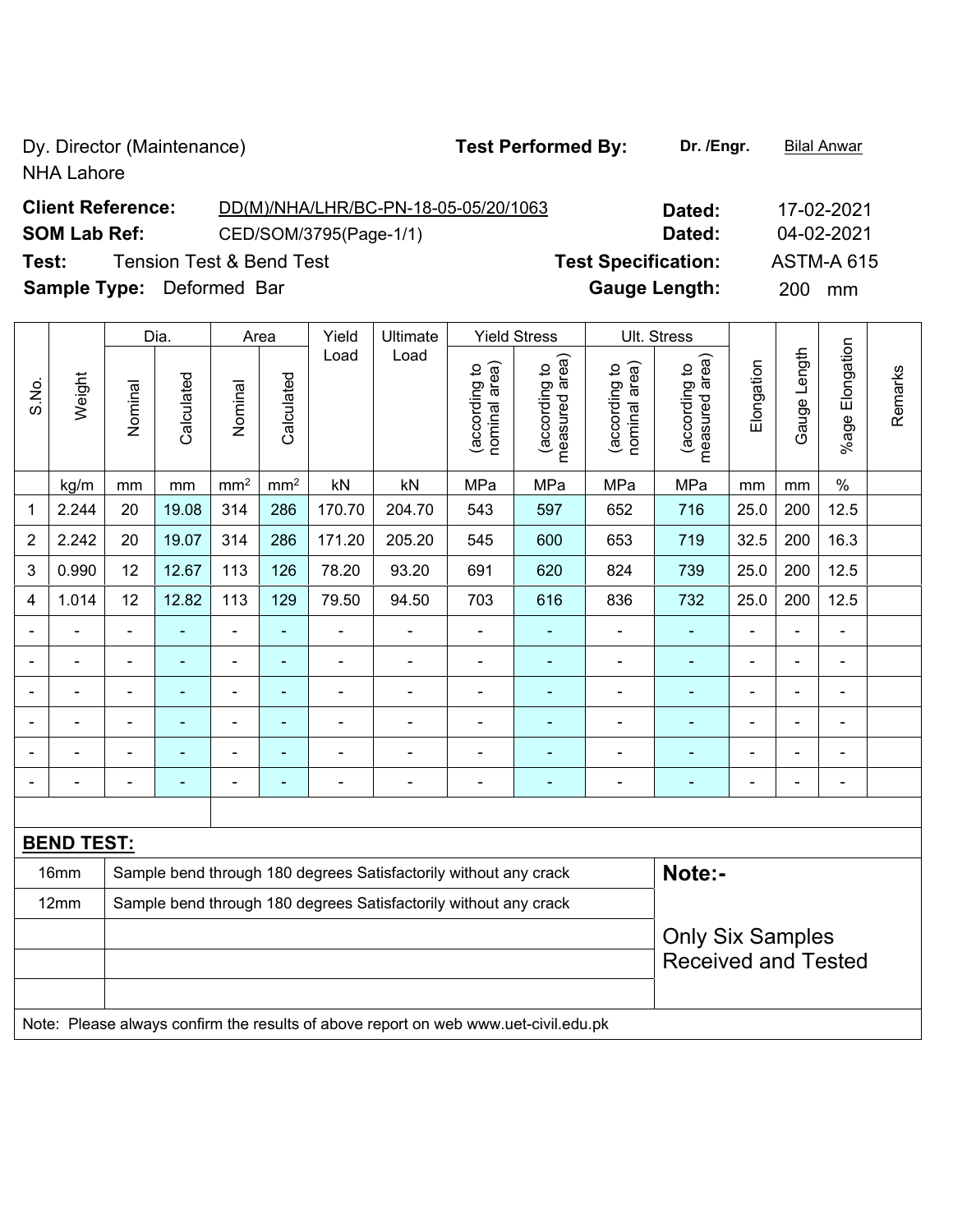Manager Construction Projects, 3 & 4, Tipu Block New Garden Town, Allied Bank Head Office, Lahore

| <b>Client Reference:</b> | HOL/ENGG, C.P./SM/2021/19 |
|--------------------------|---------------------------|
|--------------------------|---------------------------|

**Test:** Tension Test & Bend Test **Test Specification:** ASTM-A-615 Gauge Length: **8** inch **Sample Type:** Definition

**SOM Lab Ref:**  3786 (Page-1/2) **Dated:** 04-02-2021 **Dated:** 04-02-2021

| Deformed Bar (Naveena Steel) |  |  |
|------------------------------|--|--|
|------------------------------|--|--|

|                |                      |                                                                                              | Dia.                     |                 | Area            | Yield                     | <b>Ultimate</b>                                                                     |                                | <b>Yield Stress</b>                         | Ult. Stress                    |                                             |            |              |                       |         |
|----------------|----------------------|----------------------------------------------------------------------------------------------|--------------------------|-----------------|-----------------|---------------------------|-------------------------------------------------------------------------------------|--------------------------------|---------------------------------------------|--------------------------------|---------------------------------------------|------------|--------------|-----------------------|---------|
| S.No.          | Weight               | Nominal                                                                                      | Calculated               | Nominal         | Calculated      | Load                      | Load                                                                                | nominal area)<br>(according to | (according to<br>measured area)<br>measured | nominal area)<br>(according to | (according to<br>measured area)<br>measured | Elongation | Gauge Length | Elongation<br>$%$ age | Remarks |
|                | lb/ft                | $\#$                                                                                         | in                       | in <sup>2</sup> | in <sup>2</sup> | Tons                      | Tons                                                                                | psi                            | psi                                         | psi                            | psi                                         | in         | in           | $\%$                  |         |
| 1              | 2.572                | 8                                                                                            | 0.981                    | 0.79            | 0.756           | 25.86                     | 33.59                                                                               | 72200                          | 75450                                       | 93770                          | 97990                                       | 1.10       | 8.0          | 13.8                  |         |
| $\overline{2}$ | 2.577                | 8                                                                                            | 0.982                    | 0.79            | 0.757           | 26.91                     | 34.27                                                                               | 75130                          | 78410                                       | 95680                          | 99850                                       | 1.30       | 8.0          | 16.3                  |         |
| 3              | 1.667                | 6                                                                                            | 0.790                    | 0.44            | 0.490           | 17.33                     | 21.33                                                                               | 86860                          | 78000                                       | 106890                         | 95980                                       | 1.20       | 8.0          | 15.0                  |         |
| 4              | 1.652                | 6                                                                                            | 0.786                    | 0.44            | 0.485           | 16.82                     | 20.87                                                                               | 84310                          | 76490                                       | 104590                         | 94890                                       | 1.20       | 8.0          | 15.0                  |         |
| 5              | 1.053                | 5                                                                                            | 0.627                    | 0.31            | 0.309           | 10.93                     | 13.48                                                                               | 77750                          | 78000                                       | 95880                          | 96190                                       | 1.40       | 8.0          | 17.5                  |         |
| 6              | 1.052                | 5                                                                                            | 0.627                    | 0.31            | 0.309           | 10.57                     | 13.20                                                                               | 75210                          | 75450                                       | 93920                          | 94220                                       | 1.10       | 8.0          | 13.8                  |         |
|                |                      |                                                                                              |                          | ÷               |                 |                           |                                                                                     |                                | ۰                                           |                                |                                             |            |              |                       |         |
|                |                      |                                                                                              |                          |                 |                 |                           |                                                                                     |                                |                                             |                                |                                             |            |              |                       |         |
|                |                      |                                                                                              | $\overline{\phantom{0}}$ | ۰               | ۳               |                           | ۰                                                                                   | $\blacksquare$                 | $\overline{\phantom{0}}$                    | $\blacksquare$                 | ۰                                           | ٠          |              | $\overline{a}$        |         |
|                |                      |                                                                                              | ۰                        |                 |                 |                           |                                                                                     | $\blacksquare$                 | $\overline{\phantom{0}}$                    | $\blacksquare$                 | $\blacksquare$                              | ٠          |              | ÷                     |         |
|                | <b>Witnessed By:</b> |                                                                                              |                          |                 |                 | Zaeem Ahmed Lab Incharge, |                                                                                     |                                |                                             |                                |                                             |            |              |                       |         |
|                | <b>BEND TEST:</b>    |                                                                                              |                          |                 |                 |                           |                                                                                     |                                |                                             |                                |                                             |            |              |                       |         |
|                | # 8                  |                                                                                              |                          |                 |                 |                           | Sample bend through 180 degrees Satisfactorily without any crack                    |                                |                                             |                                | Note:-                                      |            |              |                       |         |
|                | #6                   |                                                                                              |                          |                 |                 |                           | Sample bend through 180 degrees Satisfactorily without any crack                    |                                |                                             |                                |                                             |            |              |                       |         |
|                | #5                   | Sample bend through 180 degrees Satisfactorily without any crack<br><b>Only Nine Samples</b> |                          |                 |                 |                           |                                                                                     |                                |                                             |                                |                                             |            |              |                       |         |
|                |                      |                                                                                              |                          |                 |                 |                           |                                                                                     |                                |                                             |                                | <b>Received and Tested</b>                  |            |              |                       |         |
|                |                      |                                                                                              |                          |                 |                 |                           |                                                                                     |                                |                                             |                                |                                             |            |              |                       |         |
|                |                      |                                                                                              |                          |                 |                 |                           | Note: Please always confirm the results of above report on web www.uet-civil.edu.pk |                                |                                             |                                |                                             |            |              |                       |         |

Sajid Mahmood **Test Performed By:** Dr. /Engr. **S. Asad Ali Gillani** Ali Gillani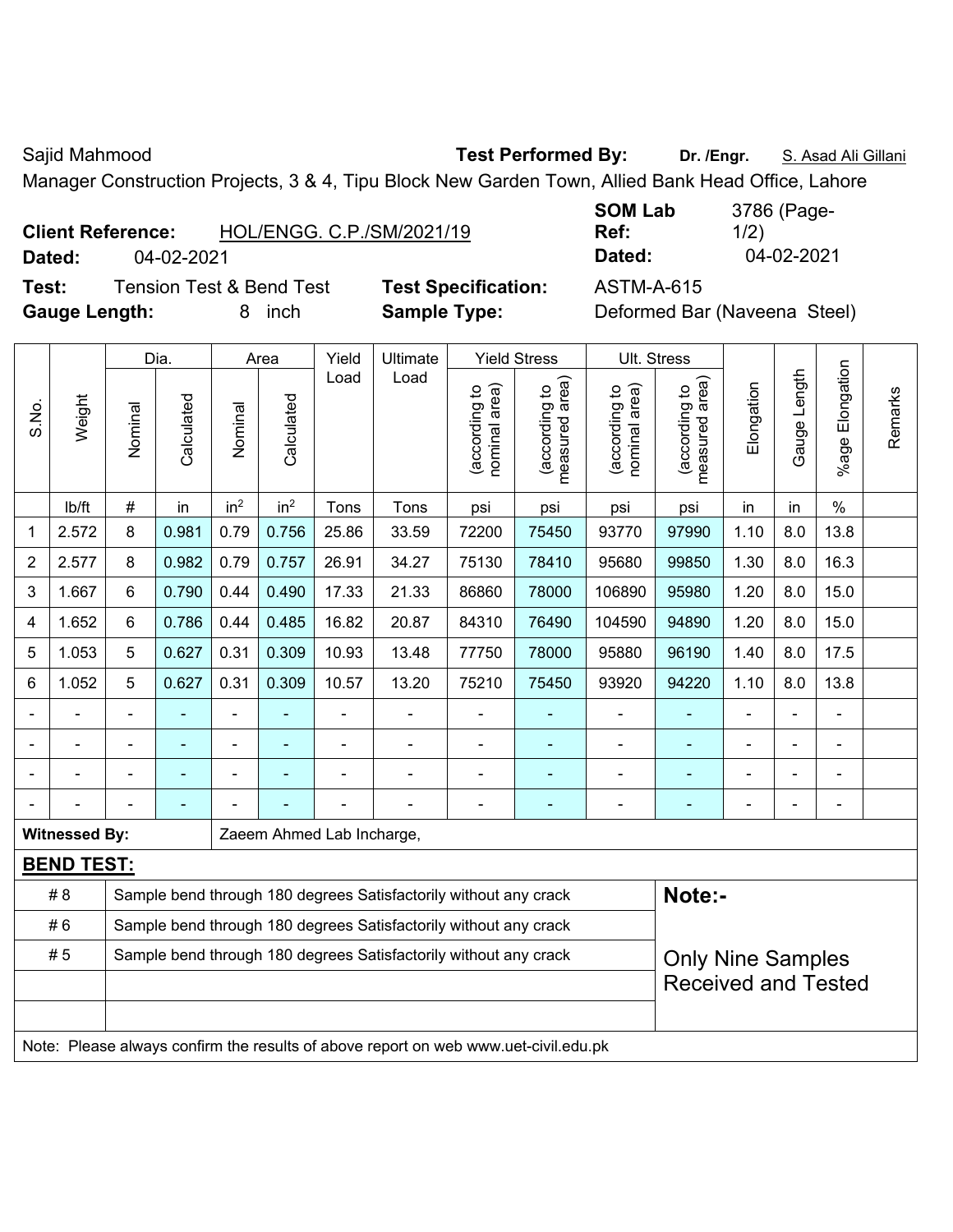Sajid Mahmood **Test Performed By:** Dr. /Engr. **S. Asad Ali Gillani** Assembly Capital Accords Accord Accords Containing Sajid Mahmood

Manager Construction Projects, 3 & 4, Tipu Block New Garden Town, Allied Bank Head Office, Lahore

**Test:** Tension Test & Bend Test **Test Specification:** ASTM-A-615 **Gauge Length:** 8 inch **Sample Type:** Deformed Bar (Naveena Steel)

**SOM Lab Ref:**  3786 (Page-2/2) **Dated:** 04-02-2021 **Dated:** 04-02-2021

|                |                      |                | Dia.           |                 | Area            | Yield                                                            | Ultimate                                                                            |                                | <b>Yield Stress</b>             |                                | Ult. Stress                        |                          |                |                          |         |
|----------------|----------------------|----------------|----------------|-----------------|-----------------|------------------------------------------------------------------|-------------------------------------------------------------------------------------|--------------------------------|---------------------------------|--------------------------------|------------------------------------|--------------------------|----------------|--------------------------|---------|
| S.No.          | Weight               | Nominal        | Calculated     | Nominal         | Calculated      | Load                                                             | Load                                                                                | nominal area)<br>(according to | (according to<br>measured area) | nominal area)<br>(according to | area)<br>(according to<br>measured | Elongation               | Gauge Length   | Elongation<br>$%$ age F  | Remarks |
|                | Ib/ft                | $\#$           | in             | in <sup>2</sup> | in <sup>2</sup> | Tons                                                             | Tons                                                                                | psi                            | psi                             | psi                            | psi                                | in                       | in             | $\%$                     |         |
| 1              | 2.572                | 4              | 0.981          | 0.20            | 0.756           | 25.86                                                            | 33.59                                                                               | 285180                         | 75450                           | 370380                         | 97990                              | 1.10                     | 8.0            | 13.8                     |         |
| $\overline{2}$ | 2.577                | 8              | 0.982          | 0.79            | 0.757           | 26.91                                                            | 34.27                                                                               | 75130                          | 78410                           | 95680                          | 99850                              | 1.30                     | 8.0            | 16.3                     |         |
|                |                      |                |                |                 |                 |                                                                  |                                                                                     |                                |                                 |                                |                                    |                          |                |                          |         |
|                |                      |                |                | ÷               |                 |                                                                  |                                                                                     | $\blacksquare$                 | $\blacksquare$                  |                                | ä,                                 | $\blacksquare$           |                | ä,                       |         |
| $\blacksquare$ |                      | $\blacksquare$ | ۰              | $\blacksquare$  | ۳               |                                                                  | $\blacksquare$                                                                      | $\overline{a}$                 | $\overline{\phantom{0}}$        | $\blacksquare$                 | $\overline{a}$                     | $\blacksquare$           | $\blacksquare$ | ä,                       |         |
| $\blacksquare$ |                      | $\blacksquare$ | ä,             | ۰               | $\blacksquare$  | $\blacksquare$                                                   | $\overline{a}$                                                                      | $\blacksquare$                 | $\overline{\phantom{0}}$        | $\blacksquare$                 | $\overline{\phantom{a}}$           | $\blacksquare$           | $\overline{a}$ | ۰                        |         |
|                |                      | $\blacksquare$ | ÷,             | ÷,              | ä,              | ÷                                                                | ÷,                                                                                  | $\blacksquare$                 | $\blacksquare$                  | $\blacksquare$                 | ÷                                  | $\blacksquare$           | $\blacksquare$ | $\overline{\phantom{0}}$ |         |
|                |                      | $\blacksquare$ | $\blacksquare$ | ۰               | ۳               | -                                                                | $\overline{\phantom{0}}$                                                            | $\blacksquare$                 | $\overline{\phantom{0}}$        | $\blacksquare$                 | ٠                                  | $\blacksquare$           | $\blacksquare$ | Ξ.                       |         |
|                |                      |                |                | $\blacksquare$  |                 |                                                                  |                                                                                     | $\blacksquare$                 | $\blacksquare$                  |                                | ٠                                  |                          |                |                          |         |
|                |                      |                |                |                 |                 |                                                                  |                                                                                     |                                |                                 |                                |                                    | $\overline{\phantom{0}}$ |                |                          |         |
|                | <b>Witnessed By:</b> |                |                |                 |                 | Zaeem Ahmed Lab Incharge,                                        |                                                                                     |                                |                                 |                                |                                    |                          |                |                          |         |
|                | <b>BEND TEST:</b>    |                |                |                 |                 |                                                                  |                                                                                     |                                |                                 |                                |                                    |                          |                |                          |         |
|                | # 8                  |                |                |                 |                 |                                                                  | Sample bend through 180 degrees Satisfactorily without any crack                    |                                |                                 |                                | Note:-                             |                          |                |                          |         |
|                | #6                   |                |                |                 |                 |                                                                  | Sample bend through 180 degrees Satisfactorily without any crack                    |                                |                                 |                                |                                    |                          |                |                          |         |
|                | #5                   |                |                |                 |                 | Sample bend through 180 degrees Satisfactorily without any crack |                                                                                     | <b>Only Two Samples</b>        |                                 |                                |                                    |                          |                |                          |         |
|                |                      |                |                |                 |                 |                                                                  |                                                                                     |                                |                                 |                                | <b>Received and Tested</b>         |                          |                |                          |         |
|                |                      |                |                |                 |                 |                                                                  |                                                                                     |                                |                                 |                                |                                    |                          |                |                          |         |
|                |                      |                |                |                 |                 |                                                                  | Note: Please always confirm the results of above report on web www.uet-civil.edu.pk |                                |                                 |                                |                                    |                          |                |                          |         |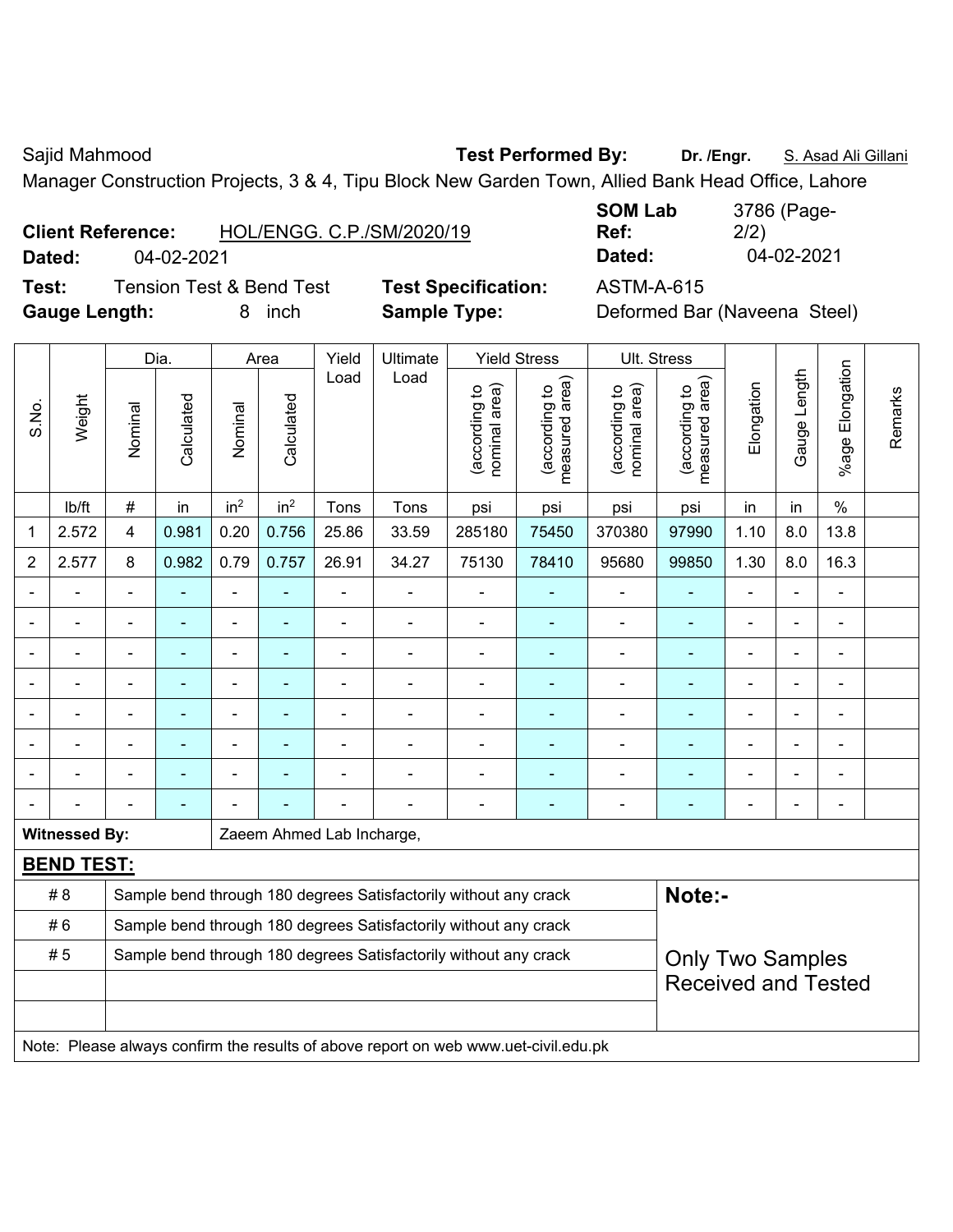Maj Adnan khalid® **Test Performed By: Dr. /Engr.** S. Asad Ali Gillani

Dy Dir MTL, External Electrification Works U/G Pkg. E2 &E 4, Prism Ph -IX - (M/S NLC)

#### **Client Reference:** 408/241/E/Lab/06/237

**Dated:** 07-01-2021 **Dated:** 04-02-2021

**Test:** Tension Test & Bend Test **Test Specification:** ASTM-A-615 **Gauge Length:** 8 inch **Sample Type:** Deformed Bar ( Mughal Steel)

| <b>SOM Lab</b> | 3787(Page- |
|----------------|------------|
| Ref:           | 1/1)       |
| Dated:         | 04-02-2021 |

|                |                   |                | Dia.                      |                          | Area            | Yield          | Ultimate                                                                            | <b>Yield Stress</b>            |                                 |                                | Ult. Stress                     |                |                |                 |         |
|----------------|-------------------|----------------|---------------------------|--------------------------|-----------------|----------------|-------------------------------------------------------------------------------------|--------------------------------|---------------------------------|--------------------------------|---------------------------------|----------------|----------------|-----------------|---------|
| S.No.          | Weight            | Nominal        | Calculated                | Nominal                  | Calculated      | Load           | Load                                                                                | nominal area)<br>(according to | (according to<br>measured area) | (according to<br>nominal area) | measured area)<br>(according to | Elongation     | Gauge Length   | %age Elongation | Remarks |
|                | lb/ft             | $\#$           | in                        | in <sup>2</sup>          | in <sup>2</sup> | Tons           | Tons                                                                                | psi                            | psi                             | psi                            | psi                             | in             | in             | $\frac{0}{0}$   |         |
| $\mathbf 1$    | 1.031             | 5              | 0.621                     | 0.31                     | 0.303           | 10.81          | 13.02                                                                               | 76880                          | 78650                           | 92610                          | 94750                           | 1.30           | 8.0            | 16.3            |         |
| $\overline{2}$ | 1.029             | 5              | 0.620                     | 0.31                     | 0.302           | 11.03          | 13.17                                                                               | 78470                          | 80550                           | 93700                          | 96180                           | 1.00           | 8.0            | 12.5            |         |
|                |                   |                |                           | $\blacksquare$           |                 |                |                                                                                     |                                |                                 | $\blacksquare$                 |                                 |                |                | $\blacksquare$  |         |
|                |                   |                | $\blacksquare$            | ä,                       |                 |                |                                                                                     | $\blacksquare$                 | ä,                              | $\blacksquare$                 | L,                              |                | L,             | $\blacksquare$  |         |
| $\blacksquare$ |                   | $\blacksquare$ | $\overline{\phantom{0}}$  | $\blacksquare$           |                 |                | $\blacksquare$                                                                      | $\blacksquare$                 | ۰                               | ۰                              | ÷                               | $\blacksquare$ | -              | $\blacksquare$  |         |
| $\blacksquare$ |                   | $\blacksquare$ | $\blacksquare$            | $\blacksquare$           | $\blacksquare$  | L,             | $\overline{\phantom{0}}$                                                            | $\blacksquare$                 | ۰                               | $\overline{\phantom{a}}$       | L,                              | $\blacksquare$ | ä,             | ÷,              |         |
|                | Ē,                | $\blacksquare$ | $\blacksquare$            | $\blacksquare$           | $\blacksquare$  | $\blacksquare$ | ä,                                                                                  | $\blacksquare$                 | ÷                               | ۰                              | $\overline{a}$                  | $\blacksquare$ | $\blacksquare$ | $\blacksquare$  |         |
|                | $\blacksquare$    | ۰              | $\blacksquare$            | $\overline{\phantom{a}}$ | ٠               | $\blacksquare$ |                                                                                     | $\blacksquare$                 | ÷                               | ۰                              | ä,                              | $\blacksquare$ | $\blacksquare$ | $\blacksquare$  |         |
|                |                   |                | $\blacksquare$            | ÷,                       |                 |                |                                                                                     | $\blacksquare$                 | $\overline{\phantom{a}}$        | $\blacksquare$                 | L,                              |                |                | $\blacksquare$  |         |
|                |                   |                |                           |                          | ä,              |                |                                                                                     | ÷                              | ÷                               | ÷                              |                                 | $\blacksquare$ | Ĭ.             | $\blacksquare$  |         |
|                |                   |                |                           |                          |                 |                |                                                                                     |                                |                                 |                                |                                 |                |                |                 |         |
|                | <b>BEND TEST:</b> |                |                           |                          |                 |                |                                                                                     |                                |                                 |                                |                                 |                |                |                 |         |
|                | #5                |                |                           |                          |                 |                | Sample bend through 180 degrees Satisfactorily without any crack                    |                                |                                 |                                | Note:-                          |                |                |                 |         |
|                |                   |                |                           |                          |                 |                |                                                                                     |                                |                                 |                                |                                 |                |                |                 |         |
|                |                   |                | <b>Only Three Samples</b> |                          |                 |                |                                                                                     |                                |                                 |                                |                                 |                |                |                 |         |
|                |                   |                |                           |                          |                 |                |                                                                                     |                                |                                 |                                | <b>Received and Tested</b>      |                |                |                 |         |
|                |                   |                |                           |                          |                 |                |                                                                                     |                                |                                 |                                |                                 |                |                |                 |         |
|                |                   |                |                           |                          |                 |                | Note: Please always confirm the results of above report on web www.uet-civil.edu.pk |                                |                                 |                                |                                 |                |                |                 |         |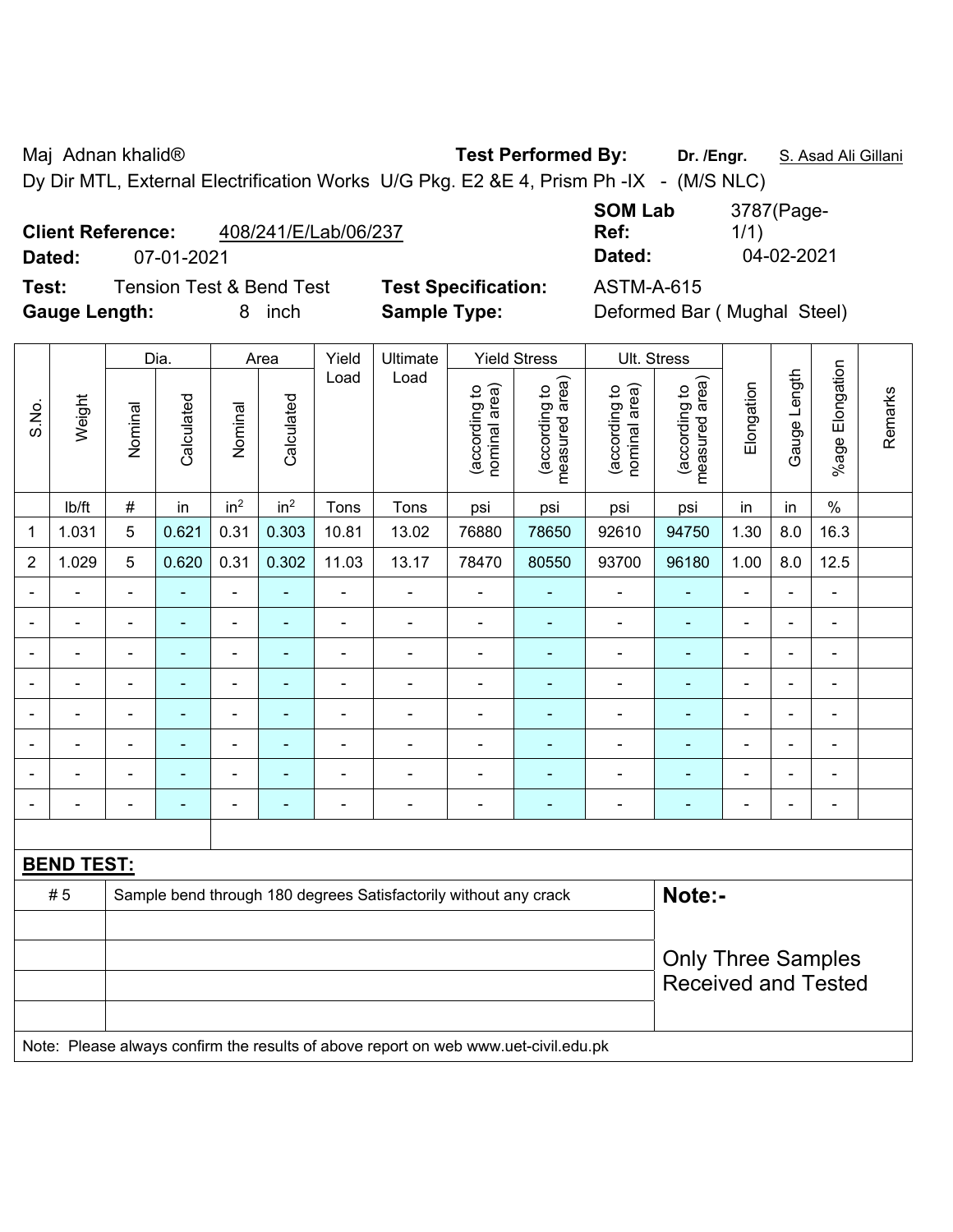Usman Industries 92-B2, Gulberg- 3, Lahore

#### **Client Reference:** Nil

**Test:** Tension Test & Bend Test **Test Specification:** ASTM-A-615 **Gauge Length:** 8 inch **Sample Type:** Deformed Bar

| ັ<br>- ອີ |                          |                |                 |                 |                          | -----p---                | <u>— лет</u>                   |                                    |                                |                                 |                |                          |                |            |
|-----------|--------------------------|----------------|-----------------|-----------------|--------------------------|--------------------------|--------------------------------|------------------------------------|--------------------------------|---------------------------------|----------------|--------------------------|----------------|------------|
|           |                          |                |                 |                 | Yield                    | Ultimate                 |                                |                                    |                                |                                 |                |                          |                |            |
| Weight    | Nominal                  | Calculated     | Nominal         | Calculated      |                          |                          | nominal area)<br>(according to | area)<br>(according to<br>measured | nominal area)<br>(according to | measured area)<br>(according to | Elongation     | Gauge                    | %age           | Remarks    |
| Ib/ft     | $\#$                     | in             | in <sup>2</sup> | in <sup>2</sup> | Tons                     | Tons                     | psi                            | psi                                | psi                            | psi                             | in             | in                       | $\%$           |            |
| 0.660     | 4                        | 0.497          | 0.20            | 0.194           | 6.19                     | 8.77                     | 68230                          | 70340                              | 96670                          | 99660                           | 1.40           | 8.0                      | 17.5           |            |
| 0.661     | 4                        | 0.497          | 0.20            | 0.194           | 6.18                     | 8.79                     | 68120                          | 70230                              | 96900                          | 99890                           | 1.30           | 8.0                      | 16.3           |            |
|           |                          |                | ۰               |                 |                          |                          |                                |                                    |                                |                                 | -              |                          |                |            |
|           | $\blacksquare$           | ۰              | $\blacksquare$  |                 | $\overline{\phantom{0}}$ | $\blacksquare$           | $\overline{\phantom{0}}$       | ٠                                  | $\blacksquare$                 | $\blacksquare$                  | $\blacksquare$ | $\overline{\phantom{0}}$ | ۰              |            |
|           | $\overline{\phantom{0}}$ | $\blacksquare$ | $\blacksquare$  |                 |                          | ۰                        | $\blacksquare$                 |                                    | -                              | $\overline{\phantom{0}}$        | $\blacksquare$ | $\blacksquare$           | $\blacksquare$ |            |
|           | $\overline{a}$           | $\equiv$       | ۰               |                 |                          | $\overline{\phantom{0}}$ |                                | ۰                                  |                                |                                 |                | $\blacksquare$           | -              |            |
|           | $\blacksquare$           | ۰              | ۰               |                 |                          | $\blacksquare$           |                                |                                    |                                |                                 | $\blacksquare$ | $\blacksquare$           | -              |            |
|           |                          |                |                 |                 |                          |                          |                                |                                    |                                |                                 |                |                          |                |            |
|           |                          |                |                 |                 |                          |                          |                                |                                    |                                |                                 |                |                          |                |            |
|           |                          |                | Dia.            |                 | Area                     | Load                     | Load                           |                                    | <b>Yield Stress</b>            |                                 | Ult. Stress    |                          | Length         | Elongation |

# **BEND TEST:**  #4 Sample bend through 180 degrees Satisfactorily without any crack **Note:-**Only Three Samples Received and Tested

- - - - - - - - - - - - - - -

**SOM Lab Ref:**  3788(Page-1/1) **Dated:** 01-02-2021 **Dated:** 04-02-2021

Mr Umar Safdar **Test Performed By:** Dr. /Engr. **S. Asad Ali Gillani** Ali Cillani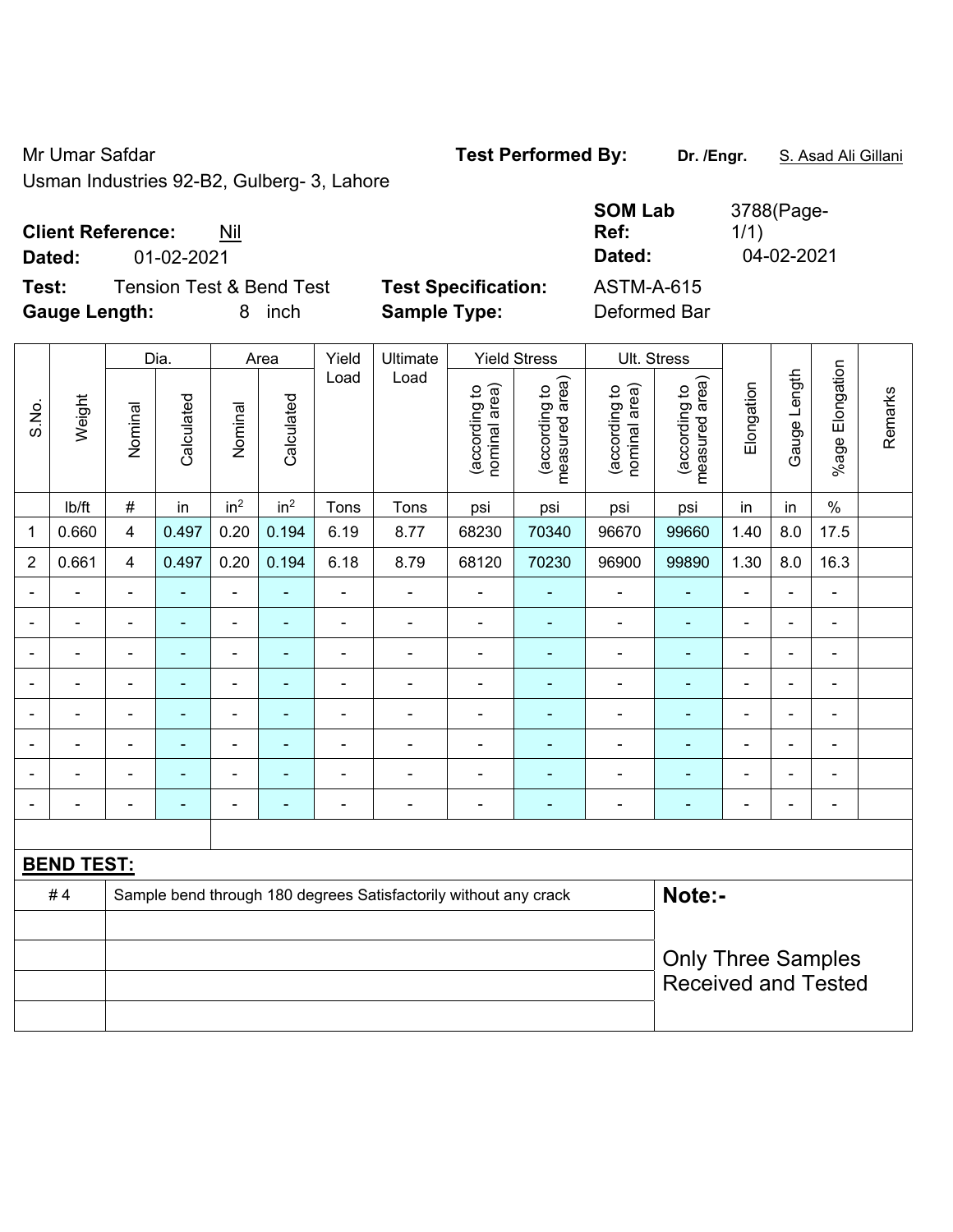Dr. Muhib **Test Performed By:** Dr. /Engr. **S. Asad Ali Gillani** 

Project Direct, HKB, Arena, Ring Road Peshawar

| <b>Client Reference:</b> | nil |
|--------------------------|-----|
|--------------------------|-----|

**Dated:** 04-02-2021 **Dated:** 04-02-2021

**Test:** Tension Test & Bend Test **Test Specification: Gauge Length:** 8 inch **Sample Type:** Deformed Bar

| <b>SOM Lab</b>    | 3789(Page- |
|-------------------|------------|
| Ref:              | 1/1)       |
| Dated:            | 04-02-2021 |
| <b>ASTM-A-615</b> |            |

|                |                                                                                     |                          | Dia.           |                              | Area                     | Yield          | Ultimate                                                         |                                | <b>Yield Stress</b>             | Ult. Stress                    |                                 |                              |                |                           |         |
|----------------|-------------------------------------------------------------------------------------|--------------------------|----------------|------------------------------|--------------------------|----------------|------------------------------------------------------------------|--------------------------------|---------------------------------|--------------------------------|---------------------------------|------------------------------|----------------|---------------------------|---------|
| S.No.          | Weight                                                                              | Nominal                  | Calculated     | Nominal                      | Calculated               | Load           | Load                                                             | (according to<br>nominal area) | measured area)<br>(according to | nominal area)<br>(according to | measured area)<br>(according to | Elongation                   | Gauge Length   | Elongation<br>$%$ age $ $ | Remarks |
|                | lb/ft                                                                               | $\#$                     | in             | in <sup>2</sup>              | in <sup>2</sup>          | Tons           | Tons                                                             | psi                            | psi                             | psi                            | psi                             | in                           | in             | $\%$                      |         |
| 1              | 1.464                                                                               | 6                        | 0.740          | 0.44                         | 0.430                    | 13.63          | 19.01                                                            | 68320                          | 69900                           | 95290                          | 97510                           | 1.60                         | 8.0            | 20.0                      |         |
| 2              | 1.476                                                                               | $6\phantom{1}$           | 0.743          | 0.44                         | 0.434                    | 14.14          | 19.69                                                            | 70870                          | 71850                           | 98720                          | 100080                          | 1.40                         | 8.0            | 17.5                      |         |
| $\blacksquare$ |                                                                                     | $\blacksquare$           | L,             | ÷,                           | $\overline{\phantom{a}}$ | $\blacksquare$ | ÷,                                                               | $\blacksquare$                 | $\blacksquare$                  | ÷,                             | ä,                              | ä,                           |                | ÷,                        |         |
|                |                                                                                     | $\blacksquare$           | ÷,             | $\qquad \qquad \blacksquare$ | $\overline{\phantom{a}}$ | ä,             | ä,                                                               | $\blacksquare$                 | $\blacksquare$                  | $\qquad \qquad \blacksquare$   | ÷,                              | ä,                           |                | $\blacksquare$            |         |
|                |                                                                                     |                          | $\blacksquare$ | $\blacksquare$               |                          |                |                                                                  |                                |                                 |                                | $\blacksquare$                  |                              |                | $\blacksquare$            |         |
|                |                                                                                     | Ē,                       |                |                              |                          |                |                                                                  |                                |                                 |                                |                                 | ÷                            |                | ä,                        |         |
| $\blacksquare$ |                                                                                     | $\blacksquare$           | ۰              | $\overline{\phantom{a}}$     | $\overline{\phantom{a}}$ | $\blacksquare$ | -                                                                | $\blacksquare$                 | $\overline{\phantom{a}}$        | ÷                              | ä,                              | $\blacksquare$               | $\blacksquare$ | $\overline{\phantom{a}}$  |         |
| $\blacksquare$ | $\blacksquare$                                                                      | $\blacksquare$           | ä,             | $\blacksquare$               | $\blacksquare$           | $\blacksquare$ | ä,                                                               | ä,                             | $\blacksquare$                  | ä,                             | $\blacksquare$                  | $\blacksquare$               | $\blacksquare$ | $\blacksquare$            |         |
|                |                                                                                     | $\blacksquare$           | ÷,             | $\qquad \qquad \blacksquare$ | $\overline{\phantom{a}}$ | ä,             | ÷,                                                               | $\blacksquare$                 | $\blacksquare$                  | ÷                              | ÷                               | $\qquad \qquad \blacksquare$ |                | $\blacksquare$            |         |
| $\blacksquare$ |                                                                                     | $\overline{\phantom{a}}$ | ä,             | $\overline{\phantom{a}}$     | $\overline{\phantom{a}}$ | $\blacksquare$ | ÷                                                                | $\overline{\phantom{a}}$       | $\blacksquare$                  | ÷                              | $\blacksquare$                  | $\blacksquare$               |                | $\blacksquare$            |         |
|                |                                                                                     |                          |                |                              |                          |                |                                                                  |                                |                                 |                                |                                 |                              |                |                           |         |
|                | <b>BEND TEST:</b>                                                                   |                          |                |                              |                          |                |                                                                  |                                |                                 |                                |                                 |                              |                |                           |         |
|                | #6                                                                                  |                          |                |                              |                          |                | Sample bend through 180 degrees Satisfactorily without any crack |                                |                                 |                                | Note:-                          |                              |                |                           |         |
|                |                                                                                     |                          |                |                              |                          |                |                                                                  |                                |                                 |                                |                                 |                              |                |                           |         |
|                |                                                                                     |                          |                |                              |                          |                |                                                                  |                                |                                 |                                | <b>Only Six Samples</b>         |                              |                |                           |         |
|                |                                                                                     |                          |                |                              |                          |                |                                                                  |                                |                                 |                                | <b>Received and Tested</b>      |                              |                |                           |         |
|                |                                                                                     |                          |                |                              |                          |                |                                                                  |                                |                                 |                                |                                 |                              |                |                           |         |
|                | Note: Please always confirm the results of above report on web www.uet-civil.edu.pk |                          |                |                              |                          |                |                                                                  |                                |                                 |                                |                                 |                              |                |                           |         |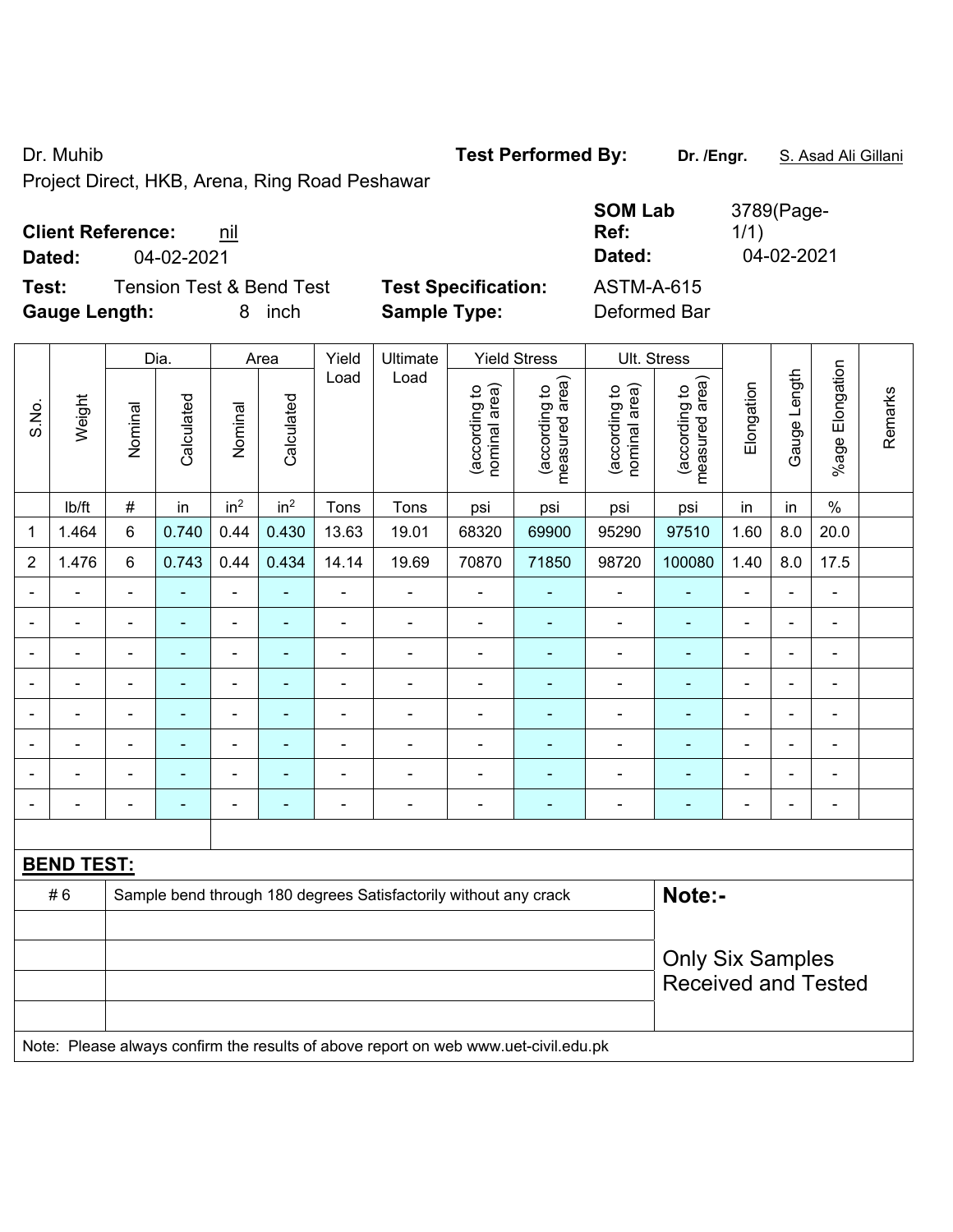Muhammad Shabbir **Test Performed By:** Dr. /Engr. **S. Asad Ali Gillani** 

Construction Manager, Opal, Deevar Developers Pvt. Ltd. Lahore

| <b>Client Reference:</b><br>Dated: | 204-02-2021                         | ZD/ZO/L/021 |                            | <b>SOM Lab</b><br>Ref:<br>Dated: | 3791(Page-<br>1/1)<br>04-02-2021 |
|------------------------------------|-------------------------------------|-------------|----------------------------|----------------------------------|----------------------------------|
| Test:                              | <b>Tension Test &amp; Bend Test</b> |             | <b>Test Specification:</b> | <b>ASTM-A-615</b>                |                                  |
| <b>Gauge Length:</b>               |                                     | inch<br>8.  | <b>Sample Type:</b>        | Deformed Bar                     |                                  |

|                |                   |                | Dia.                     |                          | Area            | Yield<br>Ultimate |                                                                                     |                                | <b>Yield Stress</b>             |                                | Ult. Stress                     |                |                |                              |         |
|----------------|-------------------|----------------|--------------------------|--------------------------|-----------------|-------------------|-------------------------------------------------------------------------------------|--------------------------------|---------------------------------|--------------------------------|---------------------------------|----------------|----------------|------------------------------|---------|
| S.No.          | Weight            | Nominal        | Calculated               | Nominal                  | Calculated      | Load              | Load                                                                                | nominal area)<br>(according to | (according to<br>measured area) | nominal area)<br>(according to | (according to<br>measured area) | Elongation     | Gauge Length   | Elongation<br>$%$ age I      | Remarks |
|                | lb/ft             | $\#$           | in                       | in <sup>2</sup>          | in <sup>2</sup> | Tons              | Tons                                                                                | psi                            | psi                             | psi                            | psi                             | in             | in             | $\%$                         |         |
| 1              | 2.675             | 8              | 1.000                    | 0.79                     | 0.786           | 26.37             | 35.42                                                                               | 73620                          | 74000                           | 98890                          | 99400                           | 1.20           | 8.0            | 15.0                         |         |
| $\overline{2}$ | 2.649             | 8              | 0.995                    | 0.79                     | 0.778           | 24.26             | 35.24                                                                               | 67730                          | 68780                           | 98380                          | 99900                           | 1.40           | 8.0            | 17.5                         |         |
| $\blacksquare$ | ÷.                | $\blacksquare$ | ä,                       | ÷,                       | $\blacksquare$  | ä,                | ÷,                                                                                  | $\blacksquare$                 | $\blacksquare$                  | $\blacksquare$                 | $\blacksquare$                  | $\blacksquare$ | $\blacksquare$ | $\frac{1}{2}$                |         |
|                | ÷,                | $\blacksquare$ | $\frac{1}{2}$            | $\blacksquare$           | $\blacksquare$  | ä,                | $\overline{a}$                                                                      | $\blacksquare$                 | $\blacksquare$                  | $\blacksquare$                 | $\blacksquare$                  | $\blacksquare$ | $\blacksquare$ | $\blacksquare$               |         |
|                | $\blacksquare$    | $\blacksquare$ | ٠                        | $\overline{\phantom{0}}$ | ۰               | $\blacksquare$    | ÷,                                                                                  | $\blacksquare$                 | $\blacksquare$                  | $\overline{\phantom{a}}$       | $\blacksquare$                  | $\blacksquare$ | $\blacksquare$ | $\blacksquare$               |         |
|                | $\blacksquare$    | $\blacksquare$ | $\blacksquare$           | ÷,                       | ۰               | $\blacksquare$    | $\blacksquare$                                                                      | $\blacksquare$                 | $\blacksquare$                  | $\overline{\phantom{a}}$       | $\blacksquare$                  | $\blacksquare$ | $\blacksquare$ | $\blacksquare$               |         |
|                | $\blacksquare$    | ä,             | ۰                        | $\blacksquare$           |                 | $\blacksquare$    | $\blacksquare$                                                                      | $\blacksquare$                 | $\overline{\phantom{a}}$        | ÷                              | $\blacksquare$                  | L,             |                | $\blacksquare$               |         |
|                | ۰                 |                | ۰                        | ۰                        |                 | $\blacksquare$    | $\blacksquare$                                                                      | $\blacksquare$                 |                                 |                                |                                 |                | $\blacksquare$ | $\blacksquare$               |         |
|                | $\blacksquare$    | $\blacksquare$ | ۰                        | ۰                        |                 | $\blacksquare$    | $\blacksquare$                                                                      | $\blacksquare$                 |                                 | ÷                              | $\blacksquare$                  | $\blacksquare$ | $\blacksquare$ | $\blacksquare$               |         |
| $\blacksquare$ |                   | ä,             | $\overline{\phantom{0}}$ | ۰                        | ۰               | $\blacksquare$    | $\blacksquare$                                                                      | $\blacksquare$                 | $\blacksquare$                  | ÷                              | $\blacksquare$                  | Ē,             | $\blacksquare$ | $\qquad \qquad \blacksquare$ |         |
|                |                   |                |                          |                          |                 |                   |                                                                                     |                                |                                 |                                |                                 |                |                |                              |         |
|                | <b>BEND TEST:</b> |                |                          |                          |                 |                   |                                                                                     |                                |                                 |                                |                                 |                |                |                              |         |
|                |                   |                | No Bend test performed   |                          |                 |                   |                                                                                     |                                |                                 |                                | Note:-                          |                |                |                              |         |
|                |                   |                |                          |                          |                 |                   |                                                                                     |                                |                                 |                                |                                 |                |                |                              |         |
|                |                   |                |                          |                          |                 |                   |                                                                                     |                                |                                 |                                | <b>Only Two Samples</b>         |                |                |                              |         |
|                |                   |                |                          |                          |                 |                   |                                                                                     |                                |                                 |                                | <b>Received and Tested</b>      |                |                |                              |         |
|                |                   |                |                          |                          |                 |                   | Note: Please always confirm the results of above report on web www.uet-civil.edu.pk |                                |                                 |                                |                                 |                |                |                              |         |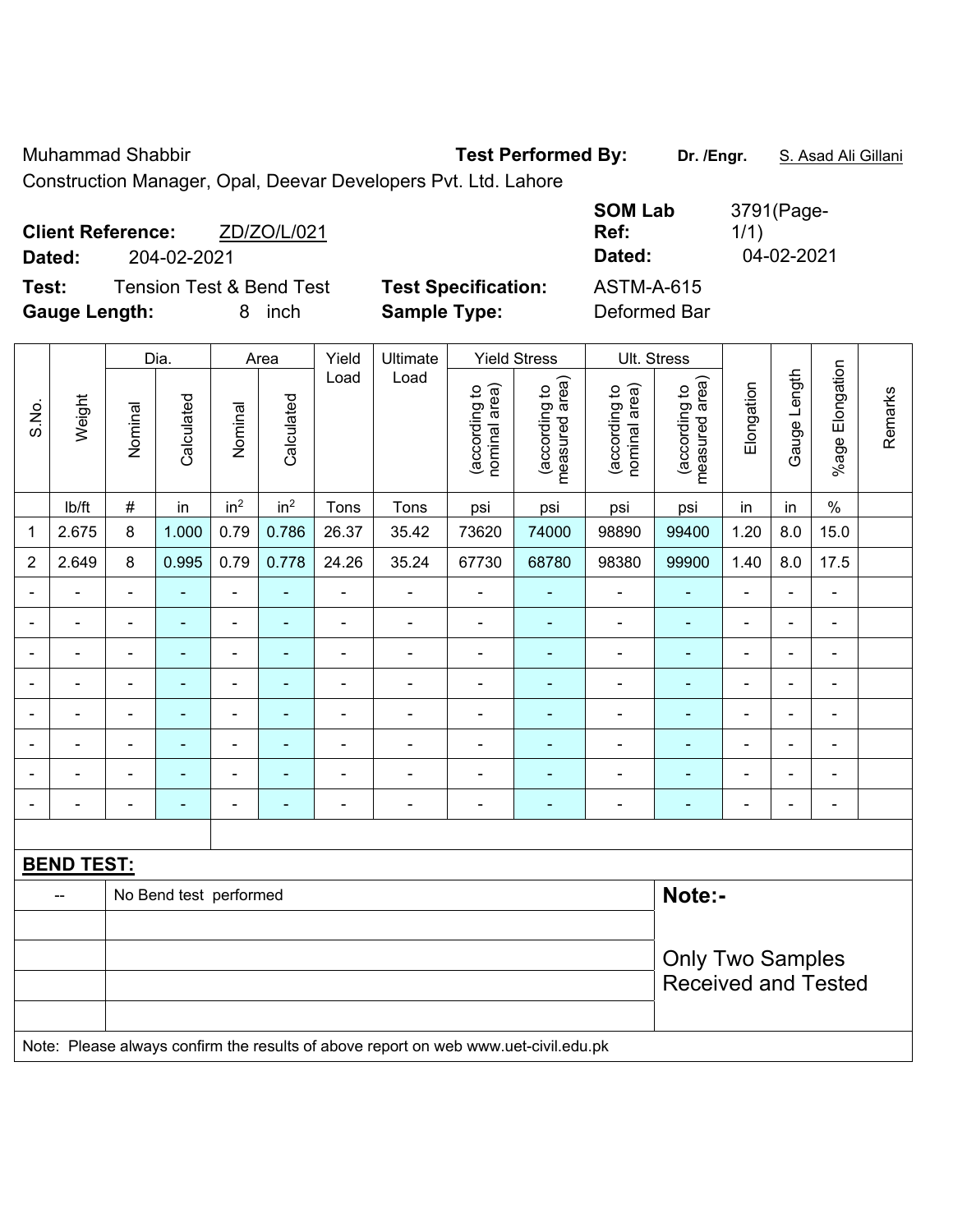Director **Test Performed By: Dr. /Engr.** S. Asad Ali Gillani

HKB Blanket Industries, (Pvt) Ltd. , Construction of HKB Blanket Industries at FIEDMC Faisalabad

**Client Reference:** nil

**Test:** Tension Test & Bend Test **Test Specification:** ASTM-A-615 **Gauge Length:** 8 inch **Sample Type:** Deformed Bar

**SOM Lab Ref:**  3790(Page-1/1) **Dated:** 04-02-2021 **Dated:** 04-02-2021

|                |                      |                | Dia.           |                 | Area                                                             | Yield                 | Ultimate                                                                            |                                | <b>Yield Stress</b>             |                                | Ult. Stress                                 |                |              |                       |         |
|----------------|----------------------|----------------|----------------|-----------------|------------------------------------------------------------------|-----------------------|-------------------------------------------------------------------------------------|--------------------------------|---------------------------------|--------------------------------|---------------------------------------------|----------------|--------------|-----------------------|---------|
| S.No.          | Weight               | Nominal        | Calculated     | Nominal         | Calculated                                                       | Load                  | Load                                                                                | nominal area)<br>(according to | (according to<br>measured area) | nominal area)<br>(according to | (according to<br>measured area)<br>measured | Elongation     | Gauge Length | Elongation<br>$%$ age | Remarks |
|                | lb/ft                | #              | in             | in <sup>2</sup> | in <sup>2</sup>                                                  | Tons                  | Tons                                                                                | psi                            | psi                             | psi                            | psi                                         | in             | in           | $\%$                  |         |
| 1              | 2.678                | 8              | 1.001          | 0.79            | 0.787                                                            | 22.85                 | 34.07                                                                               | 63810                          | 64050                           | 95110                          | 95470                                       | 1.50           | 8.0          | 18.8                  |         |
| $\overline{2}$ | 2.610                | 8              | 0.988          | 0.79            | 0.767                                                            | 23.47                 | 35.65                                                                               | 65510                          | 67480                           | 99520                          | 102500                                      | 1.60           | 8.0          | 20.0                  |         |
| 3              | 1.534                | 6              | 0.758          | 0.44            | 0.451                                                            | 13.40                 | 18.76                                                                               | 67190                          | 65550                           | 94020                          | 91720                                       | 1.00           | 8.0          | 12.5                  |         |
| 4              | 1.475                | 6              | 0.743          | 0.44            | 0.433                                                            | 13.73                 | 19.32                                                                               | 68830                          | 69940                           | 96830                          | 98390                                       | 1.00           | 8.0          | 12.5                  |         |
| 5              | 0.670                | $\overline{4}$ | 0.501          | 0.20            | 0.197                                                            | 6.47                  | 8.43                                                                                | 71380                          | 72470                           | 92960                          | 94380                                       | 1.50           | 8.0          | 18.8                  |         |
| 6              | 0.677                | $\overline{4}$ | 0.503          | 0.20            | 0.199                                                            | 6.42                  | 8.48                                                                                | 70820                          | 71180                           | 93530                          | 94000                                       | 1.30           | 8.0          | 16.3                  |         |
|                |                      |                |                | ÷,              |                                                                  | -                     | ÷                                                                                   | ä,                             |                                 |                                |                                             |                |              |                       |         |
| $\blacksquare$ |                      | $\blacksquare$ | $\blacksquare$ | $\blacksquare$  | ٠                                                                |                       | ÷                                                                                   | $\overline{\phantom{a}}$       | $\blacksquare$                  | $\blacksquare$                 | $\blacksquare$                              | $\blacksquare$ |              | ÷,                    |         |
|                |                      | $\blacksquare$ | $\blacksquare$ | $\blacksquare$  |                                                                  | $\blacksquare$        | ÷                                                                                   | ä,                             | ÷                               | $\blacksquare$                 |                                             | $\blacksquare$ |              | ÷,                    |         |
|                |                      |                | ÷,             |                 |                                                                  |                       | ÷                                                                                   | $\blacksquare$                 | $\blacksquare$                  | $\blacksquare$                 | ٠                                           | $\blacksquare$ |              | -                     |         |
|                | <b>Witnessed By:</b> |                |                |                 |                                                                  | Muhammad Raheel, (PM) |                                                                                     |                                |                                 |                                |                                             |                |              |                       |         |
|                | <b>BEND TEST:</b>    |                |                |                 |                                                                  |                       |                                                                                     |                                |                                 |                                |                                             |                |              |                       |         |
|                | # 8                  |                |                |                 |                                                                  |                       | Sample bend through 180 degrees Satisfactorily without any crack                    |                                |                                 |                                | Note:-                                      |                |              |                       |         |
|                | #6                   |                |                |                 | Sample bend through 180 degrees Satisfactorily without any crack |                       |                                                                                     |                                |                                 |                                |                                             |                |              |                       |         |
|                | #4                   |                |                |                 |                                                                  |                       | Sample bend through 180 degrees Satisfactorily without any crack                    |                                |                                 |                                | <b>Only Nine Samples</b>                    |                |              |                       |         |
|                |                      |                |                |                 |                                                                  |                       |                                                                                     |                                |                                 |                                | <b>Received and Tested</b>                  |                |              |                       |         |
|                |                      |                |                |                 |                                                                  |                       |                                                                                     |                                |                                 |                                |                                             |                |              |                       |         |
|                |                      |                |                |                 |                                                                  |                       | Note: Please always confirm the results of above report on web www.uet-civil.edu.pk |                                |                                 |                                |                                             |                |              |                       |         |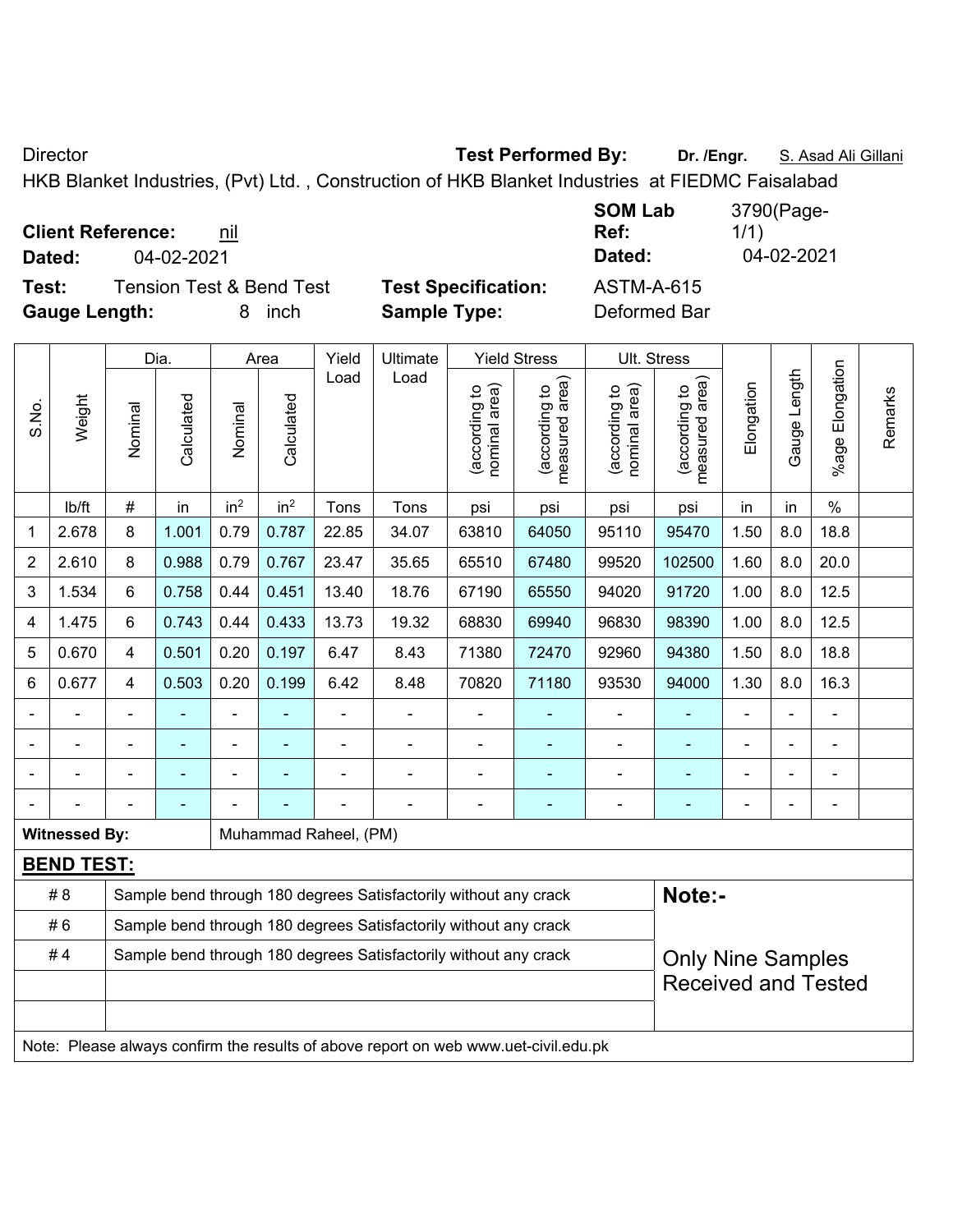Engr. Naveed Sadiq **Test Performed By: Dr. /Engr.** S. Asad Ali Gillani Resident Engineer, Orbit Housing, Lahore

#### **Client Reference:** Nil

**Test:** Tension Test & Bend Test **Test Specification:** A **Gauge Length:** 8 inch **Sample Type:** Deformed Bar

|        | <b>Client Reference:</b><br>Nil |                            | <b>SOM Lab</b><br>Ref: | 3792(Page-<br>1/1) |
|--------|---------------------------------|----------------------------|------------------------|--------------------|
| Dated: | 27-11-2020                      |                            | Dated:                 | 04-02-2021         |
| Test:  | Tension Test & Bend Test        | <b>Test Specification:</b> | ASTM-A-615             |                    |

|       |                   |                | Dia.           |                              | Area            | Yield          | Ultimate                                                                            |                                | <b>Yield Stress</b>             |                                | Ult. Stress                                 |                |                |                          |         |
|-------|-------------------|----------------|----------------|------------------------------|-----------------|----------------|-------------------------------------------------------------------------------------|--------------------------------|---------------------------------|--------------------------------|---------------------------------------------|----------------|----------------|--------------------------|---------|
| S.No. | Weight            | Nominal        | Calculated     | Nominal                      | Calculated      | Load           | Load                                                                                | nominal area)<br>(according to | (according to<br>measured area) | nominal area)<br>(according to | (according to<br>measured area)<br>measured | Elongation     | Gauge Length   | Elongation<br>$%$ age    | Remarks |
|       | lb/ft             | $\#$           | in             | in <sup>2</sup>              | in <sup>2</sup> | Tons           | Tons                                                                                | psi                            | psi                             | psi                            | psi                                         | in             | in             | $\%$                     |         |
| 1     | 0.674             | 4              | 0.502          | 0.20                         | 0.198           | 7.67           | 9.25                                                                                | 84530                          | 85390                           | 101960                         | 102990                                      | 1.10           | 8.0            | 13.8                     |         |
| 2     | 0.672             | 4              | 0.501          | 0.20                         | 0.197           | 7.29           | 8.94                                                                                | 80370                          | 81600                           | 98580                          | 100080                                      | 1.20           | 8.0            | 15.0                     |         |
|       | ä,                | $\blacksquare$ | ÷,             | $\blacksquare$               | ÷               | ÷,             | $\blacksquare$                                                                      | L,                             | ÷                               | $\blacksquare$                 | $\blacksquare$                              | ä,             | -              | $\blacksquare$           |         |
|       |                   |                | $\blacksquare$ | $\blacksquare$               |                 |                | $\overline{a}$                                                                      | $\blacksquare$                 |                                 | $\blacksquare$                 | $\sim$                                      | $\blacksquare$ |                |                          |         |
|       |                   |                |                | ۰                            |                 |                | ٠                                                                                   | $\blacksquare$                 |                                 | ٠                              |                                             |                |                |                          |         |
|       |                   | $\blacksquare$ | ۰              | ۰                            | ۰               | $\blacksquare$ | $\blacksquare$                                                                      | $\overline{a}$                 | ۰                               | $\overline{\phantom{0}}$       | $\blacksquare$                              | $\overline{a}$ | $\blacksquare$ | $\overline{\phantom{0}}$ |         |
|       | ÷                 | $\blacksquare$ | ۰              | $\qquad \qquad \blacksquare$ | ۰               | $\blacksquare$ | $\blacksquare$                                                                      | $\blacksquare$                 | ۰                               | $\blacksquare$                 | $\blacksquare$                              | $\blacksquare$ | $\blacksquare$ | ÷                        |         |
|       | $\blacksquare$    | $\blacksquare$ | ÷,             | $\qquad \qquad \blacksquare$ | ۰               | $\blacksquare$ | $\blacksquare$                                                                      | ä,                             |                                 | $\blacksquare$                 | $\blacksquare$                              | $\blacksquare$ | -              | ÷,                       |         |
|       |                   |                | ÷              | ä,                           |                 |                | ä,                                                                                  | ä,                             |                                 | $\blacksquare$                 | ä,                                          | $\blacksquare$ |                |                          |         |
|       |                   |                |                | ۰                            |                 |                | $\blacksquare$                                                                      |                                |                                 | ä,                             | ٠                                           |                |                | $\blacksquare$           |         |
|       |                   |                |                |                              |                 |                |                                                                                     |                                |                                 |                                |                                             |                |                |                          |         |
|       | <b>BEND TEST:</b> |                |                |                              |                 |                |                                                                                     |                                |                                 |                                |                                             |                |                |                          |         |
|       | #4                |                |                |                              |                 |                | Sample bend through 180 degrees Satisfactorily without any crack                    |                                |                                 |                                | Note:-                                      |                |                |                          |         |
|       |                   |                |                |                              |                 |                |                                                                                     |                                |                                 |                                |                                             |                |                |                          |         |
|       |                   |                |                |                              |                 |                |                                                                                     |                                |                                 |                                | <b>Only Three Samples</b>                   |                |                |                          |         |
|       |                   |                |                |                              |                 |                |                                                                                     |                                |                                 |                                | <b>Received and Tested</b>                  |                |                |                          |         |
|       |                   |                |                |                              |                 |                |                                                                                     |                                |                                 |                                |                                             |                |                |                          |         |
|       |                   |                |                |                              |                 |                | Note: Please always confirm the results of above report on web www.uet-civil.edu.pk |                                |                                 |                                |                                             |                |                |                          |         |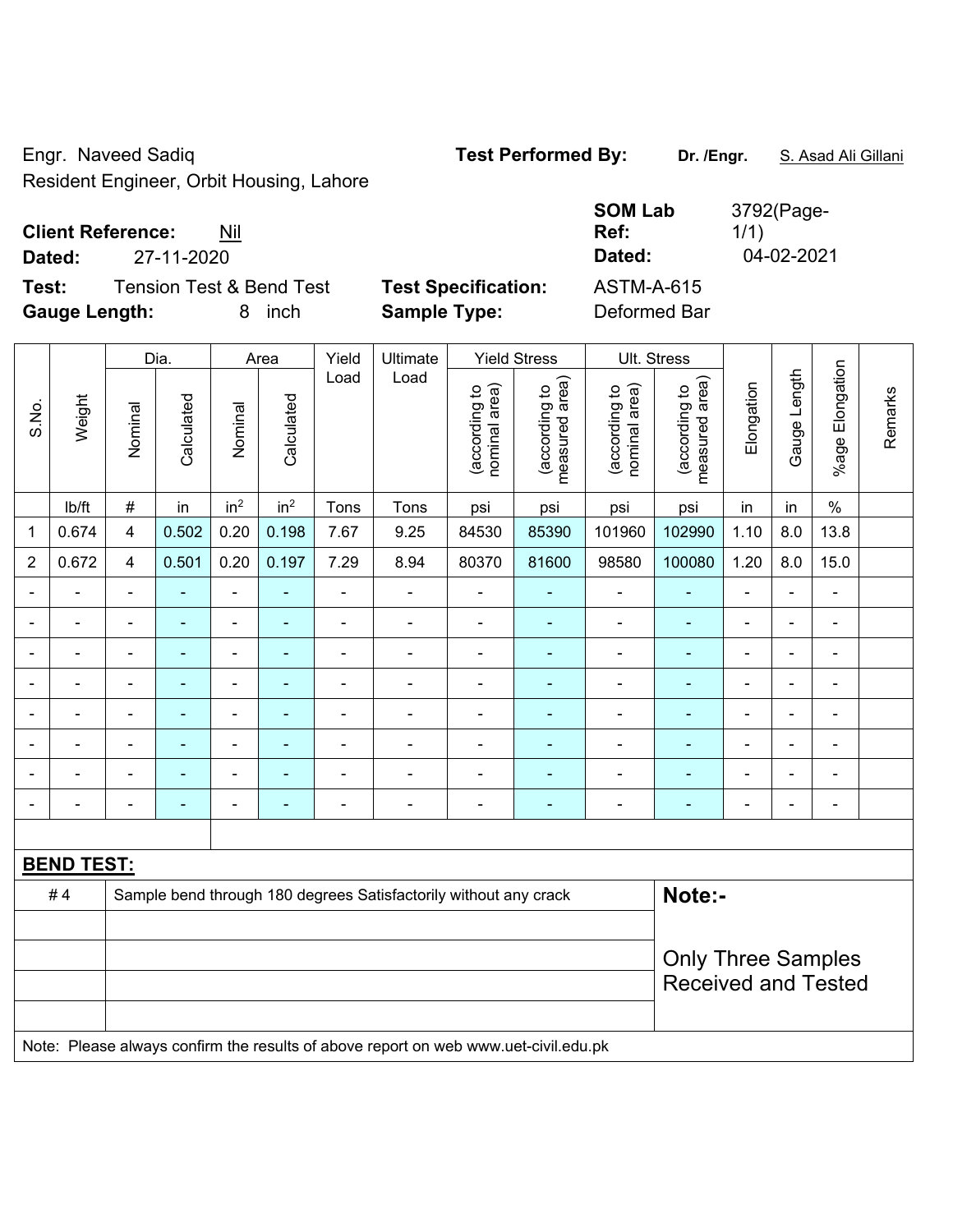Khalid Bashir **Test Performed By:** Dr. /Engr. Gillani CEO, Ittefaq Building Solution (Pvt) Ltd(Project Name: Construction of Emporio Head Office, Ph. 7, DHA Lahore )

|                                   | <b>Client Reference:</b> | IBS/EHO/ATS-02/ST-01                |                          |                     | <b>SOM Lab Ref:</b>                    |                   |
|-----------------------------------|--------------------------|-------------------------------------|--------------------------|---------------------|----------------------------------------|-------------------|
| Dated:                            | 02-02-2021               |                                     |                          |                     |                                        | Dated:            |
| Test:                             |                          | <b>Tension Test &amp; Bend Test</b> |                          |                     | <b>Test Specification:</b>             | <b>ASTM-A-615</b> |
| <b>Gauge Length:</b><br>inch<br>8 |                          |                                     |                          | <b>Sample Type:</b> |                                        | Deformed Bar      |
|                                   |                          |                                     |                          |                     |                                        |                   |
|                                   | n:-                      | $\Lambda$                           | $\mathbf{M}$ . The state | $1.114$ $1.14$      | $M_{\rm{eff}}$ and $\Omega_{\rm{max}}$ | 1111 211222       |

|                |                                                                                     | Dia.           |                                                                  |                 | Area            | Yield<br><b>Ultimate</b> |                                                                  | <b>Yield Stress</b>            | Ult. Stress                     |                                |                                 |                |                |                 |         |
|----------------|-------------------------------------------------------------------------------------|----------------|------------------------------------------------------------------|-----------------|-----------------|--------------------------|------------------------------------------------------------------|--------------------------------|---------------------------------|--------------------------------|---------------------------------|----------------|----------------|-----------------|---------|
| S.No.          | Weight                                                                              | Nominal        | Calculated                                                       | Nominal         | Calculated      | Load                     | Load                                                             | nominal area)<br>(according to | measured area)<br>(according to | (according to<br>nominal area) | measured area)<br>(according to | Elongation     | Gauge Length   | %age Elongation | Remarks |
|                | lb/ft                                                                               | $\#$           | in                                                               | in <sup>2</sup> | in <sup>2</sup> | Tons                     | Tons                                                             | psi                            | psi                             | psi                            | psi                             | in             | in             | $\frac{0}{0}$   |         |
| 1              | 2.661                                                                               | 8              | 0.998                                                            | 0.79            | 0.782           | 24.97                    | 34.91                                                            | 69720                          | 70440                           | 97470                          | 98470                           | 1.30           | 8.0            | 16.3            |         |
| $\overline{2}$ | 2.655                                                                               | 8              | 0.997                                                            | 0.79            | 0.780           | 25.28                    | 35.34                                                            | 70580                          | 71480                           | 98660                          | 99930                           | 1.50           | 8.0            | 18.8            |         |
| 3              | 1.471                                                                               | $6\,$          | 0.742                                                            | 0.44            | 0.432           | 13.05                    | 18.71                                                            | 65400                          | 66620                           | 93760                          | 95500                           | 1.30           | 8.0            | 16.3            |         |
| 4              | 1.468                                                                               | 6              | 0.741                                                            | 0.44            | 0.431           | 12.79                    | 18.73                                                            | 64130                          | 65470                           | 93860                          | 95820                           | 1.50           | 8.0            | 18.8            |         |
| 5              | 0.608                                                                               | 4              | 0.477                                                            | 0.20            | 0.179           | 5.71                     | 7.85                                                             | 62950                          | 70340                           | 86560                          | 96710                           | 1.00           | 8.0            | 12.5            |         |
| 6              | 0.606                                                                               | $\overline{4}$ | 0.476                                                            | 0.20            | 0.178           | 5.63                     | 7.80                                                             | 62050                          | 69720                           | 85990                          | 96620                           | 1.10           | 8.0            | 13.8            |         |
|                |                                                                                     | $\blacksquare$ | $\blacksquare$                                                   | $\blacksquare$  | ۰               | $\blacksquare$           | $\blacksquare$                                                   | $\blacksquare$                 |                                 | $\blacksquare$                 | $\blacksquare$                  | $\blacksquare$ | $\blacksquare$ |                 |         |
|                | $\overline{a}$                                                                      | $\blacksquare$ | ä,                                                               | $\blacksquare$  | ÷,              | $\blacksquare$           | $\blacksquare$                                                   | $\blacksquare$                 | ÷,                              | ÷,                             | $\blacksquare$                  | $\blacksquare$ | $\blacksquare$ |                 |         |
|                |                                                                                     |                |                                                                  | $\blacksquare$  | ä,              | $\blacksquare$           |                                                                  | $\blacksquare$                 | ä,                              | $\blacksquare$                 | ä,                              | $\blacksquare$ | ä,             |                 |         |
|                |                                                                                     |                |                                                                  |                 |                 |                          |                                                                  |                                | ٠                               |                                | $\blacksquare$                  | $\blacksquare$ | $\blacksquare$ |                 |         |
|                |                                                                                     |                |                                                                  |                 |                 |                          |                                                                  |                                |                                 |                                |                                 |                |                |                 |         |
|                | <b>BEND TEST:</b>                                                                   |                |                                                                  |                 |                 |                          |                                                                  |                                |                                 |                                |                                 |                |                |                 |         |
|                | # 8                                                                                 |                |                                                                  |                 |                 |                          | Sample bend through 180 degrees Satisfactorily without any crack |                                |                                 |                                | Note:-                          |                |                |                 |         |
|                | #6                                                                                  |                | Sample bend through 180 degrees Satisfactorily without any crack |                 |                 |                          |                                                                  |                                |                                 |                                |                                 |                |                |                 |         |
|                | #4                                                                                  |                |                                                                  |                 |                 |                          | Sample bend through 180 degrees Satisfactorily without any crack |                                |                                 |                                | <b>Only Nine Samples</b>        |                |                |                 |         |
|                |                                                                                     |                |                                                                  |                 |                 |                          |                                                                  |                                |                                 |                                | <b>Received and Tested</b>      |                |                |                 |         |
|                |                                                                                     |                |                                                                  |                 |                 |                          |                                                                  |                                |                                 |                                |                                 |                |                |                 |         |
|                | Note: Please always confirm the results of above report on web www.uet-civil.edu.pk |                |                                                                  |                 |                 |                          |                                                                  |                                |                                 |                                |                                 |                |                |                 |         |

S. Asas Ali

3793 (Page-1/1)

**Dated:** 02-02-2021 **Dated:** 04-01-2021